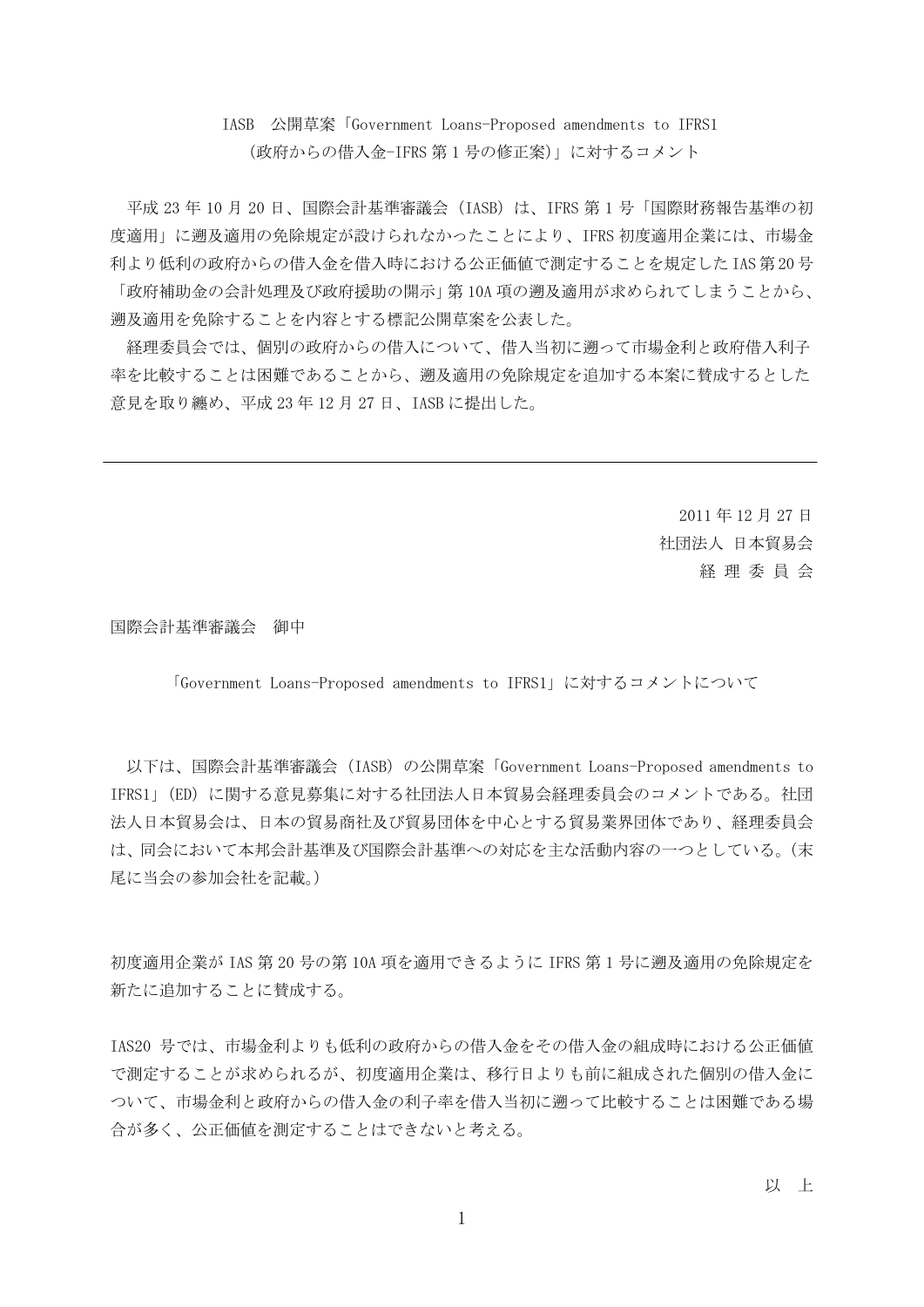#### 社団法人日本貿易会

〒105-6106 東京都港区浜松町 2-4-1 世界貿易センタービル 6 階 URL http://www.jftc.or.jp/

#### 経理委員会委員会社

CBC 株式会社 蝶理株式会社 阪和興業株式会社 株式会社日立ハイテクノロジーズ 稲畑産業株式会社 伊藤忠商事株式会社 岩谷産業株式会社 JFE 商事ホールディングス株式会社 兼松株式会社 興和株式会社 丸紅株式会社 三菱商事株式会社 三井物産株式会社 長瀬産業株式会社 野村貿易株式会社 神栄株式会社 双日株式会社 住金物産株式会社 住友商事株式会社 豊田通商株式会社 ユアサ商事株式会社

2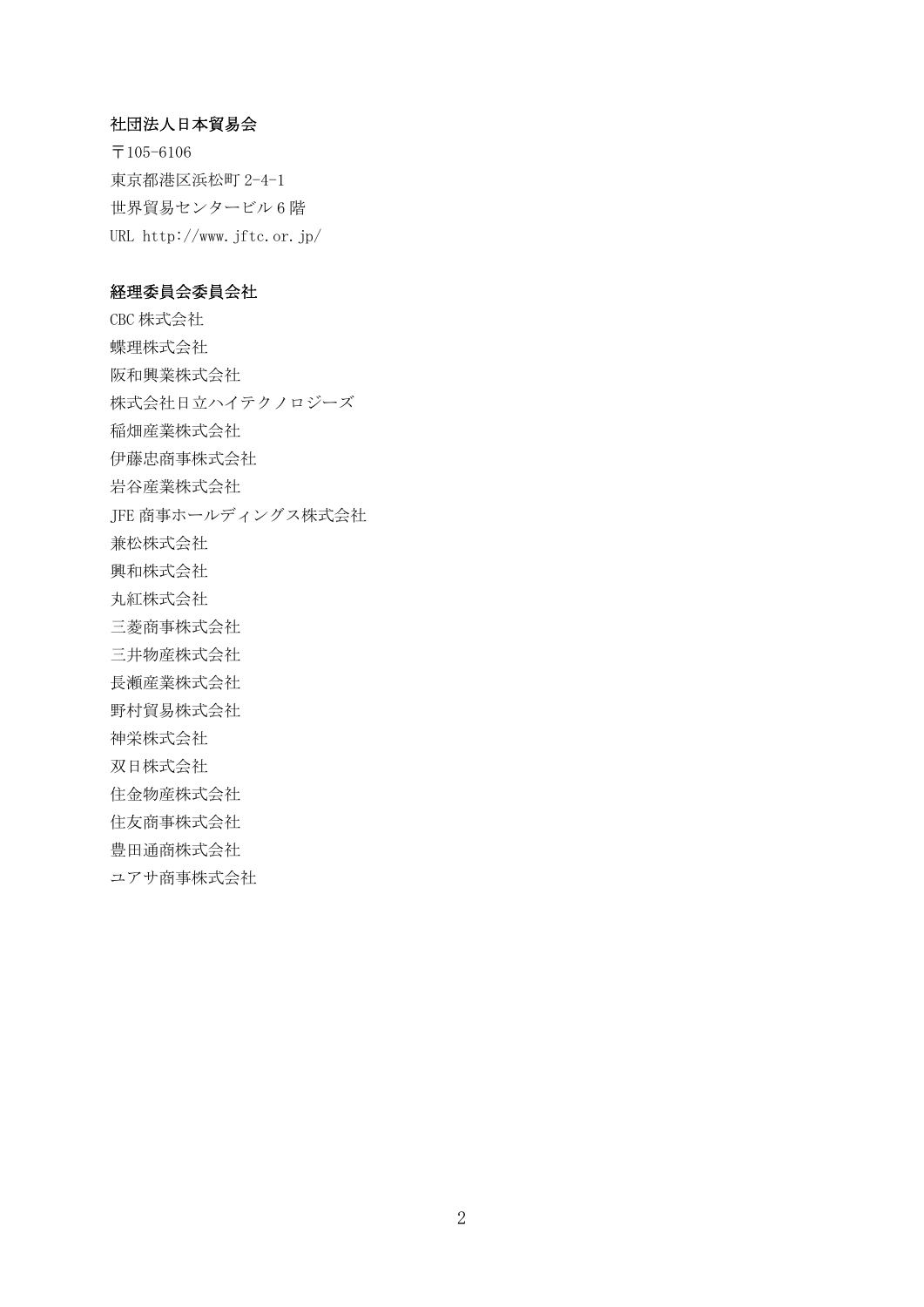December 27, 2011 Accounting & Tax Committee Japan Foreign Trade Council, Inc.

To the International Accounting Standards Board

## Comments on "Government Loans-Proposed amendments to IFRS1"

The following are the comments of the Accounting & Tax Committee of the Japan Foreign Trade Council, Inc. (JFTC) made in response to the solicitation of comments regarding the International Accounting Standards Board Exposure Draft "Government Loans-Proposed amendments to IFRS1". The JFTC is a trade-industry association with trading companies and trading organizations as its core members, while the principal function of its Accounting & Tax Committee is to respond to developments in domestic and international accounting standards. (Member companies of the Accounting & Tax Committee of JFTC are listed at the end of this document.)

We agree with adding to IFRS 1 an exception to retrospective application so that first-time adopters would be able to apply paragraph 10A of IAS 20 prospectively.

IAS 20 requires government loans with below-market rate of interest to be measured at fair value at the date of their origination. For first-time adopters, this means that they would have to compare the market rate of interest and the rate of interest on each individual government loan going back to when the loan was made, which in many cases would precede the date of transition. Due to the difficulty of making this comparison, we believe retrospective fair value measurement is not feasible for first-time adopters.